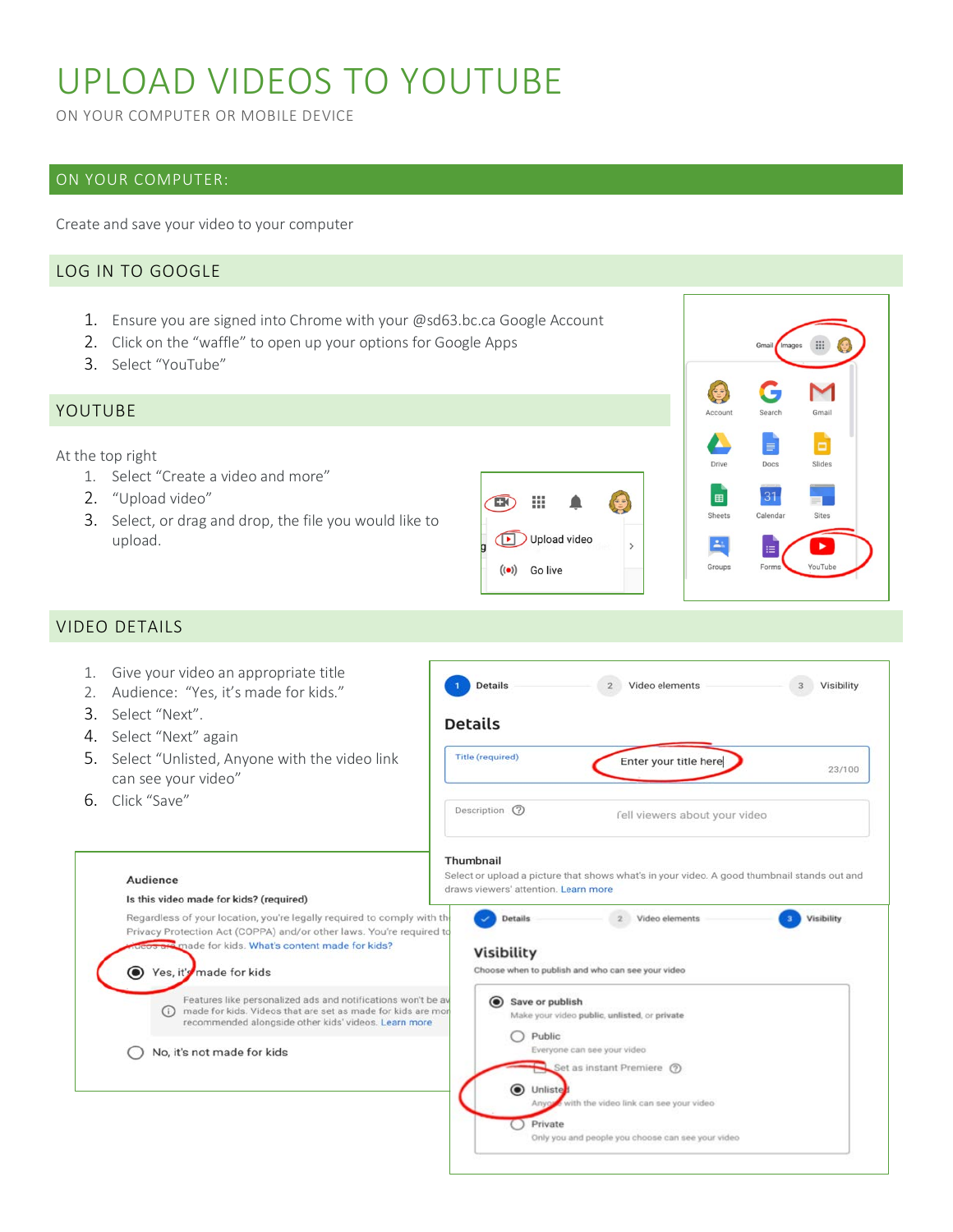## SHARING YOUR VIDEO

Copy the video link to share or embed your video.



Video of Steps: [https://www.youtube.com/watch?time\\_continue=44&v=6C4dEpT0rYg&feature=emb\\_logo](https://www.youtube.com/watch?time_continue=44&v=6C4dEpT0rYg&feature=emb_logo)

#### ON AN IPHONE/IPAD/ANDROID DEVICE

#### INSTALL THE APP

- Ensure you have downloaded the YouTube App from the App Store or the Play Store
- <https://apps.apple.com/ca/app/youtube-watch-listen-stream/id544007664>
- [https://play.google.com/store/apps/details?id=com.google.android.youtube&hl=en\\_CA](https://play.google.com/store/apps/details?id=com.google.android.youtube&hl=en_CA)

#### SIGNING INTO YOUTUBE

Tap on the Avatar icon in the far right Ensure you are using your @sd63.bc.ca Google Account



- 1. Tap the camera icon
- 2. Ensure you have allowed access to photos, camera and microphone



#### CREATING OR ACCESSING EXISTING CONTENT

- 1. Record your content at this point OR Select previously recorded content
- 2. Optional enhancements such as trim and filter are available
- 3. Select" Next"